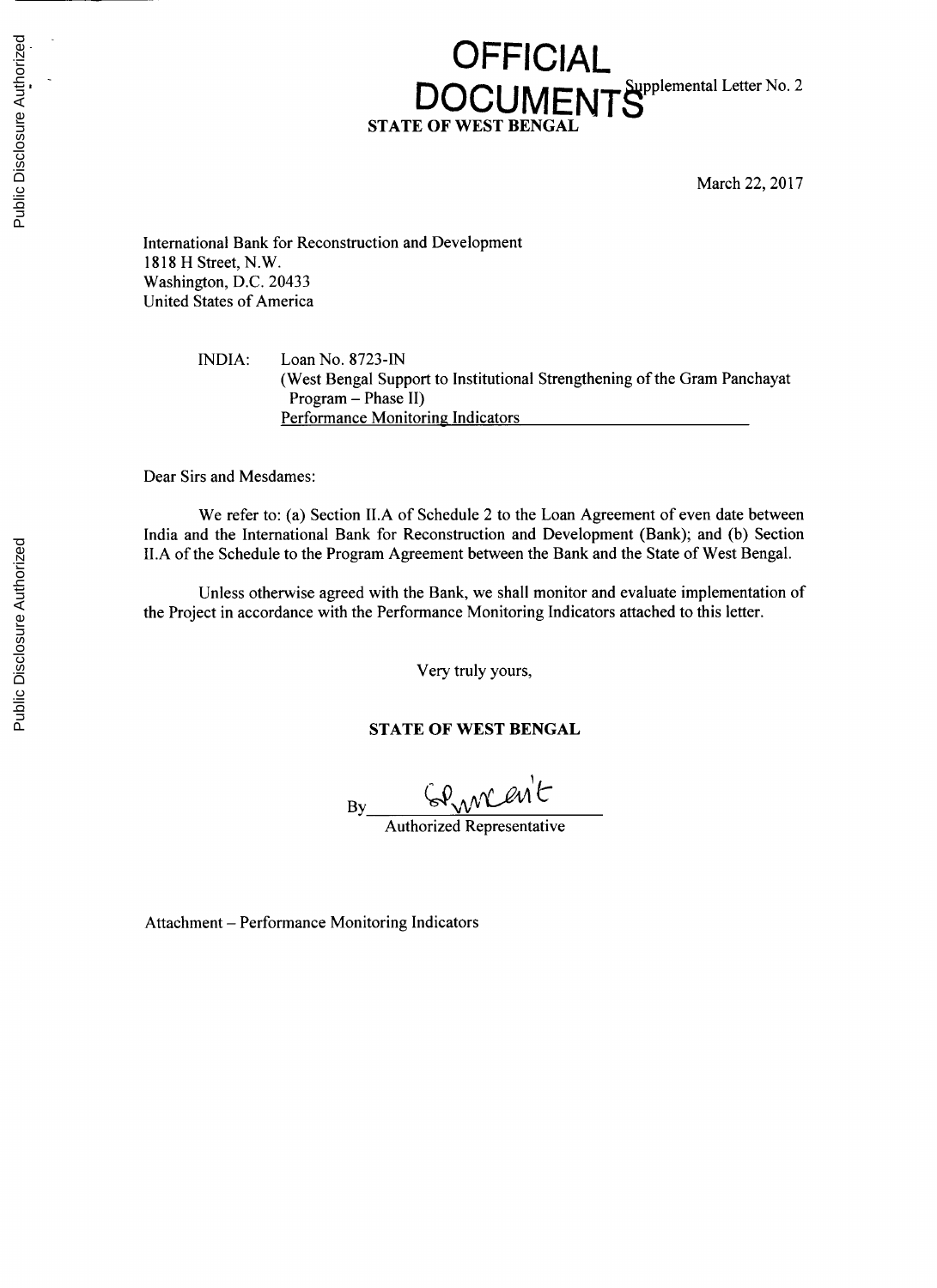## **Results Framework Matrix**

 $\sim$ 

 $\mathcal{L}^{\mathcal{L}}$ 

 $\mathbf{r}$ 

 $\sim$ 

 $\mathcal{L}^{\mathcal{L}}$ 

## India: West Bengal Support to Institutional Strengthening of the Gram Panchayat Program - Phase II

| PDO: Strengthen the institutional and financial capacities of Gram Panchayats (GPs) across the State       |             |        |               |                                                                                                                                                                    |                           |                     |                           |                           |                            |                 |                                                       |                               |                                                                                             |
|------------------------------------------------------------------------------------------------------------|-------------|--------|---------------|--------------------------------------------------------------------------------------------------------------------------------------------------------------------|---------------------------|---------------------|---------------------------|---------------------------|----------------------------|-----------------|-------------------------------------------------------|-------------------------------|---------------------------------------------------------------------------------------------|
| <b>PDO Level</b><br>Indicators*                                                                            | LIQ         | ore    | UoM           | <b>Baseline</b>                                                                                                                                                    | <b>YR1</b><br><b>FY17</b> | YR 2<br><b>FY18</b> | <b>YR3</b><br><b>FY19</b> | <b>YR4</b><br><b>FY20</b> | <b>YR 5</b><br><b>FY21</b> | Frequ--<br>ency | Data Source & Methodology                             | <b>Respons</b><br>ibility     | Description                                                                                 |
| <b>PDO</b> Indicator 1:<br>Total number of GPs<br>that qualify BMCs and<br>EMCs annually in<br><b>APAs</b> | ⊠           |        | $\frac{0}{2}$ | 40%                                                                                                                                                                | 40 %                      | 45 %                | 60%                       | 70%                       | 80%                        | Annual          | <b>Annual Performance</b><br>Assessments for 3342 GPs | <b>ISGPP</b><br>Cell          | Focuses on the<br>improvements in the<br>local government<br>functioning at the GP<br>level |
| <b>PDO</b> Indicator 2:<br>Percentage of<br>performance based<br>untied grants utilized by<br>the GPs      | $\boxtimes$ | $\Box$ | $\%$          | To be obtained<br>through APAs<br>in Year 1 of the<br>Program as the<br>first<br>disbursement<br>of PBG<br>comprising<br>three sources<br>will happen in<br>Year 1 | N.A.                      | $+5%$               | $+5%$                     | $+5%$                     | $+5%$                      | Annual          | Annual Performance Assessment<br>for $3342$ GPs       | PRDD-<br><b>ISGPP</b><br>Cell | Focuses on<br>improvements in the<br>overall financial<br>performance of GPs                |

| <b>INTERMEDIATE RESULTS</b>                                                                                                      |     |                          |            |                 |                            |                            |                            |                     |                            |                |                                                       |                           |                                     |
|----------------------------------------------------------------------------------------------------------------------------------|-----|--------------------------|------------|-----------------|----------------------------|----------------------------|----------------------------|---------------------|----------------------------|----------------|-------------------------------------------------------|---------------------------|-------------------------------------|
| Intermediate Result<br>Indicators*                                                                                               | LIQ | $\mathop{\mathsf{Core}}$ | <b>UoM</b> | <b>Baseline</b> | <b>YR1</b><br><b>FY17</b>  | YR 2<br><b>FY18</b>        | <b>YR3</b><br><b>FY19</b>  | YR 4<br><b>FY20</b> | <b>YR5</b><br><b>FY21</b>  | Frequ-<br>encv | Data Source & Methodology                             | <b>Respons</b><br>ibility | <b>Description</b>                  |
| KRA 1: Establishing a state wide unified performance based grant allocation system for all discretionary funds available for GPs |     |                          |            |                 |                            |                            |                            |                     |                            |                |                                                       |                           |                                     |
| <b>IR</b> Indicator 1.1:                                                                                                         |     | ⊠∣⊡                      | N/A        | N/A             | Comple<br>ted by<br>Dec'17 | Comple<br>ted by<br>Sep'17 | Comple<br>ted by<br>Sep'18 | Compl<br>eted<br>by | Comple<br>ted by<br>Sep'20 | Annual         | <b>Annual Performance Assessment</b><br>of $3342$ GPs | <b>ISGPP</b><br>Cell      | Timely completion of<br><b>APAs</b> |
| Annual performance<br>assessment of at least<br>95% GPs conducted                                                                |     |                          |            |                 |                            |                            |                            | Sep'l               |                            |                |                                                       |                           |                                     |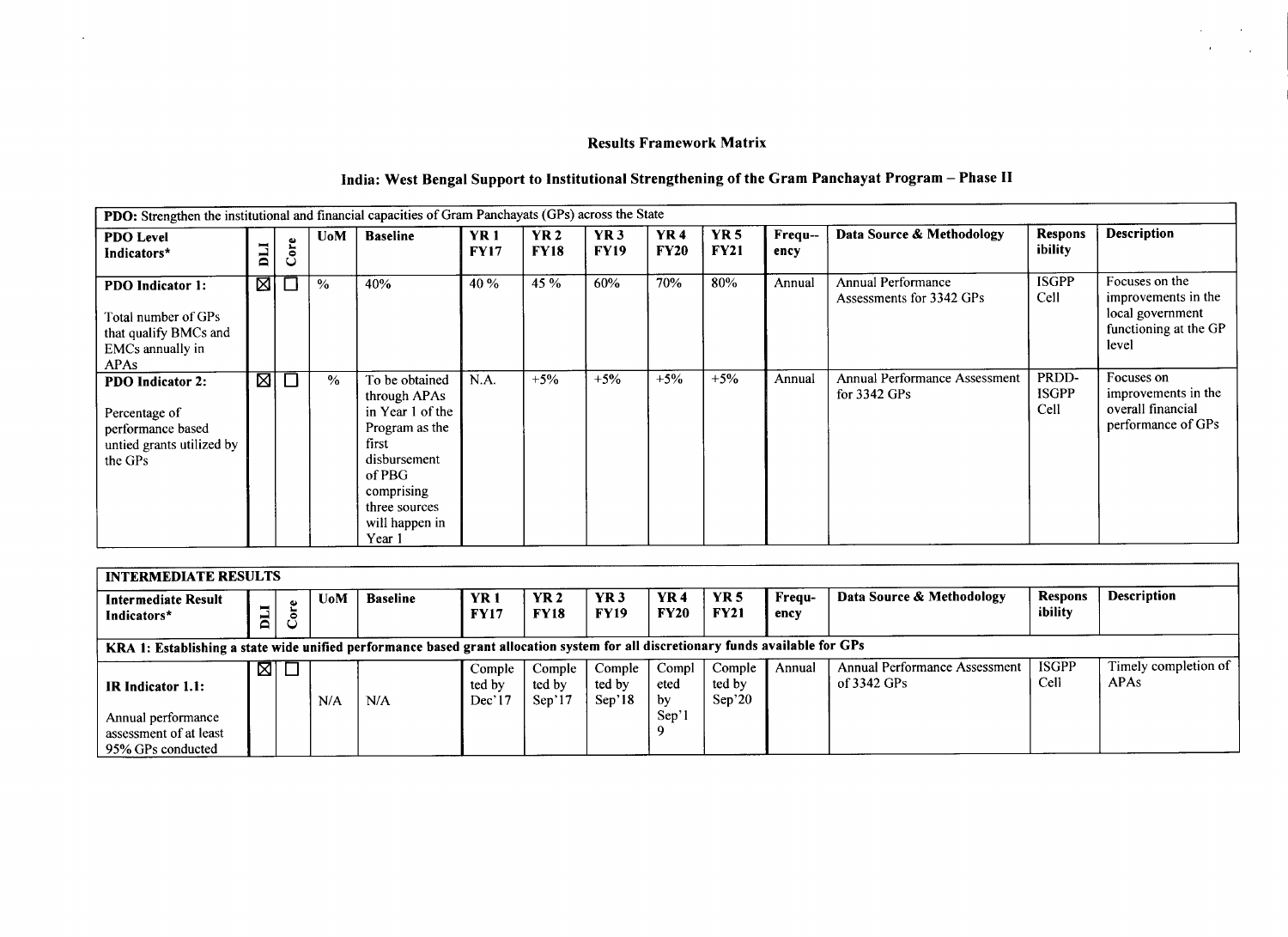| <b>INTERMEDIATE RESULTS</b>                                                                                                      |      |              |            |                                                                    |                                        |                            |                                |                               |                            |                |                                                     |                                            |                                                                                                |
|----------------------------------------------------------------------------------------------------------------------------------|------|--------------|------------|--------------------------------------------------------------------|----------------------------------------|----------------------------|--------------------------------|-------------------------------|----------------------------|----------------|-----------------------------------------------------|--------------------------------------------|------------------------------------------------------------------------------------------------|
| <b>Intermediate Result</b><br>Indicators*                                                                                        | LIQ  | Core         | <b>UoM</b> | <b>Baseline</b>                                                    | <b>YR1</b><br><b>FY17</b>              | <b>YR2</b><br><b>FY18</b>  | YR <sub>3</sub><br><b>FY19</b> | <b>YR4</b><br><b>FY20</b>     | <b>YR 5</b><br><b>FY21</b> | Frequ-<br>ency | Data Source & Methodology                           | <b>Respons</b><br>ibility                  | <b>Description</b>                                                                             |
| IR Indicator 1.2:<br>Performance based<br>grant allocation (as per<br>APA results) completed<br>annually                         | छा   | □            | N/A        | N/A                                                                | Comple<br>ted by<br>Jan'17             | Comple<br>ted by<br>Oct'17 | Comple<br>ted by<br>Oct'18     | Compl<br>eted<br>by<br>Oct'19 | Comple<br>ted by<br>Oct'20 | Annual         | Annual PBG allocation<br>announcements              | <b>ISGPP</b><br>Cell                       | Timely<br>announcement of<br>PBG allocation in<br>sync with GP's<br>annual planning<br>process |
| KRA 2: Improved local government finances and financial management systems in GPs                                                |      |              |            |                                                                    |                                        |                            |                                |                               |                            |                |                                                     |                                            |                                                                                                |
| IR Indicator 2.1:<br>Improved PFM systems<br>(accounting, financial<br>reporting and audit) in<br>the GPs                        | छा   | $\Box$       | No.        | 53%                                                                | 53%                                    | 58%                        | 63%                            | 68%                           | 73%                        | Annual         | <b>Annual Performance Assessment</b><br>of 3342 GPs | <b>ISGPP</b><br>Cell and<br><b>GP</b>      | Measuring the overall<br>financial<br>performance of the<br><b>GP</b>                          |
| IR Indicator 2.2:<br>Increase in GP's own<br>source revenue                                                                      | M    | $\mathbf{L}$ | No.        | <b>INR117 Crores</b>                                               | <b>INR117</b><br>Crores                | $+10%$                     | $+10%$                         | $+10%$                        | $+10%$                     | Annual         | <b>Annual Performance Assessment</b><br>of 3342 GPs | <b>ISGPP</b><br>Cell and<br>GP             | Measuring the<br>improvement in local<br>government finances<br>on a YoY basis.                |
| KRA 3: Improved local governance and HR capacities for increased transparency and accountability in local government functioning |      |              |            |                                                                    |                                        |                            |                                |                               |                            |                |                                                     |                                            |                                                                                                |
| IR Indicator 3.1:<br>Improved participation,<br>transparency and<br>accountability in the<br>GPs                                 | छ।   | $\Box$       | No.        | 53%                                                                | 53%                                    | 58%                        | 63%                            | 68%                           | 73%                        | Annual         | <b>Annual Performance Assessment</b><br>of 3342 GPs | PRDD-<br><b>ISGPP</b><br>Cell and<br>GP    | Measuring the local<br>governance<br>improvements in GPs                                       |
| IR Indicator 3.2:<br>Number of vacancies<br>(in 3 key GP staff<br>positions) filled<br>annually in the GPs                       | ष्ठा | $\Box$       | No.        | 1991<br>(EA-801; GP<br>$Secy - 779;$<br>Nirman<br>Sahayak $-411$ ) | Plan<br>and<br>budget<br>prepare<br>d. | 60%                        | 70%                            | 80%                           | 90%                        | Annual         | Database maintained by PRDD                         | <b>PRDD</b><br>and<br><b>ISGPP</b><br>Cell | Measuring the<br>adequacy of staff in<br>the GPs                                               |
| KRA 4: Improve the decentralized & participatory planning and budgeting mechanisms at the local level                            |      |              |            |                                                                    |                                        |                            |                                |                               |                            |                |                                                     |                                            |                                                                                                |
| <b>IR</b> Indicator 4.1 :                                                                                                        |      | ⊠∣⊡          | No.        | 65%                                                                | 65%                                    | 70%                        | 75%                            | 80%                           | 85%                        | Annual         | <b>Annual Performance Assessment</b><br>of 3342 GPs | PRDD-<br><b>ISGPP</b>                      | Measuring the project<br>execution capacity of                                                 |

 $\mathbf{z}$  and  $\mathbf{z}$  and  $\mathbf{z}$  $\mathcal{O}(\mathcal{A})$  and  $\mathcal{O}(\mathcal{A})$